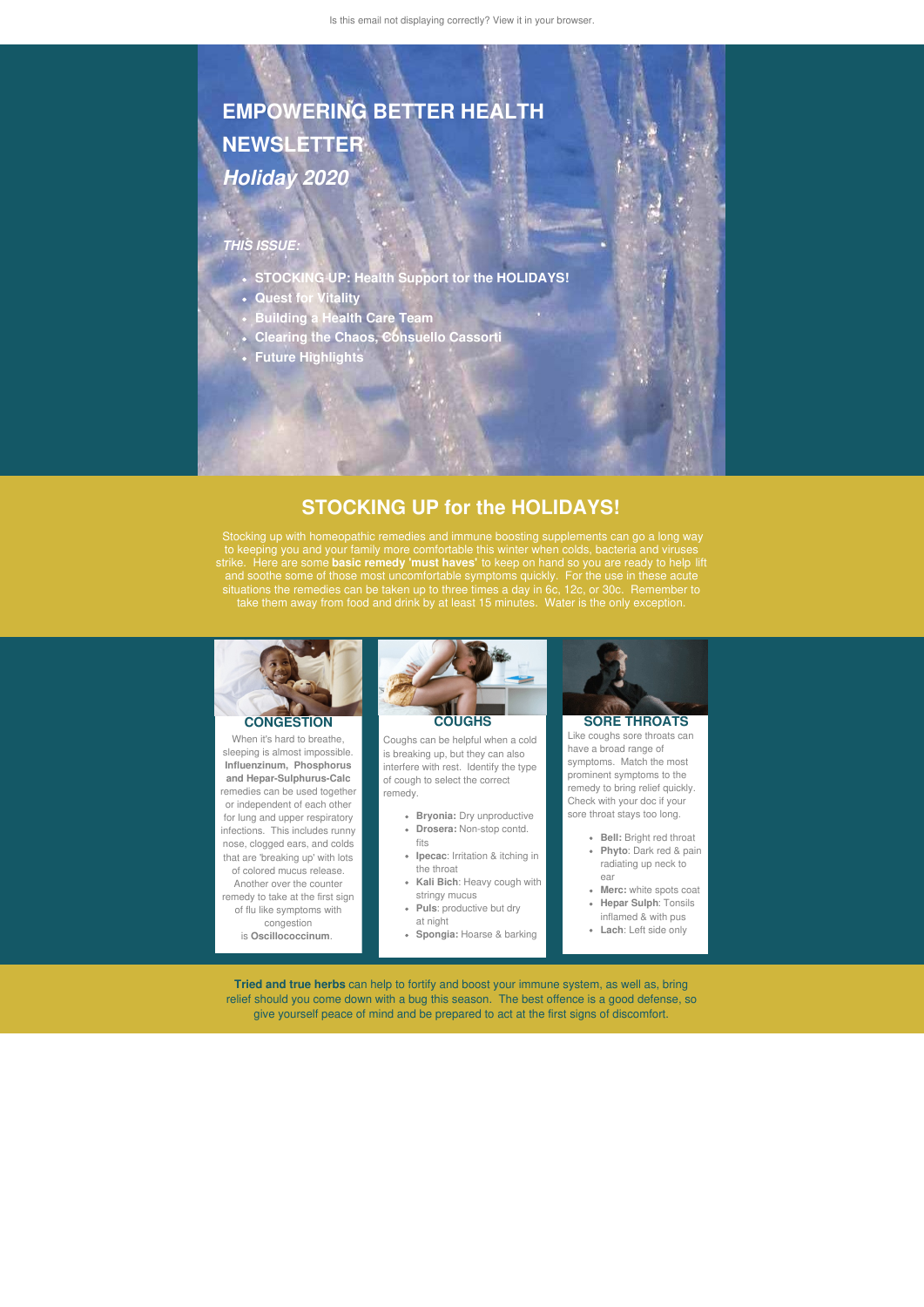

### **OSHA ROOT**

Congestion is one of the most uncomfortable challenges when trying to sleep. Osha Root is a lovely herb that can be found as

an additive or straight up in herbal cough syrup. It can help with body aches, sore throats, pneumonia and bronchitis symptoms. Additionally, it can be effective to boost the immune system if you find yourself surrounded by family and friends with head colds and respiratory infections.



### **ELDERBERRY**

Winter weather stirs up those runny noses, sore throats and coughs. Trying some Elderberry Syrup to help calm without dyes and chemical additives. Also known as Sambucol, it can been used to help boost the immune system before encountering those pesky germs. Having a cup of **warm tea with a little lemon, honey and ginger** is also very helpful and as an added benefit, inhaling the steam can help loosen dry or clogged nasal

passages.



### **SLIPPERY ELM**

When your sore throat feels so raw that nothing seems to give you a break, try Slippery Elm lozenges\*. These can go a log way to soothing your throat with a gentle and safe coating. Allowing these to gently melt when taken at bedtime can be especially helpful. If you prefer something warm, **consider a ginger or manuka honey chew**. Letting the chew melt slowly while drinking a cup of warm tea can be quite helpful.

## **The QUEST for VITALITY!**

Working with a Classical Homeopath is a health driven journey, but if you are willing, it can be quite transformative into a new life. What begins as a desire to solve a physical issue, may become a quest for true unencumbered vitality. Facing a few important questions become necessary in finding a way back to a better quality of health, and the clearing of a path to deeper transformations resulting in liberation and a lightness of being. This IS Vitality!

'**How did I get here?**' is quite possibly the most important question to show up when you are in the throws of a significant health challenge.

To answer this question honestly is to acknowledge a certain awareness emerging in you which realize there is usually not just one thing that brought you to this point. This result is likely the sum of many smaller unnoticed impressions, reaching a physical breaking point where you are now unable to deny, avoid or hide from the dire consequences of your current situation. At the root, usually buried deep, are old traumas leaving a lasting imprint on the physical body. This launches the development of unhealthy behaviors throughout your life in an effort to soothe this original discomfort. Identifying and lifting this impression or catalyst becomes what I call the 'Quest for Vitality'.

The list is long as you review the physical pains, discomfort, issues and conventional diagnosis that now haunt you. You begin to identify the deteriorating results of fatigue, depression, anxiety and stress that have taken their toll on your body, mind and emotional states. Where is the joy, the balance and drive you once had? When did it all start going wrong? As you take a long look in the mirror, realizing how different your quality of life has become, it baits this second more critical question:

#### **Are you living or simply existing?**

These questions may seem simple but they are far from unimportant. If you choose to Live your life I can promise it will be anything but existing. Making a commitment to be responsible for your own health and well being, and searching for answers and alternatives empowers you to make different choices in all areas of your life. As a Homeopath I support you through that Quest and help facilitate your own, unique and continued process of unwrapping the many layers that brought you to this place where we can begin. Are you ready to open up to a future that is different than your past?





**Deborah Holcomb, DSHomMed** is the founder of Empowering Better Health, LLC and a homeopathic practitioner, writer and artist living in Columbus, OH.

She is committed to educating those interested in empowering themselves towards better health, and provides perspectives surrounding responsible nutrition, vitamin / mineral supplementation, classical homeopathy and other treatment protocols beyond the limitations of western medical methodologies.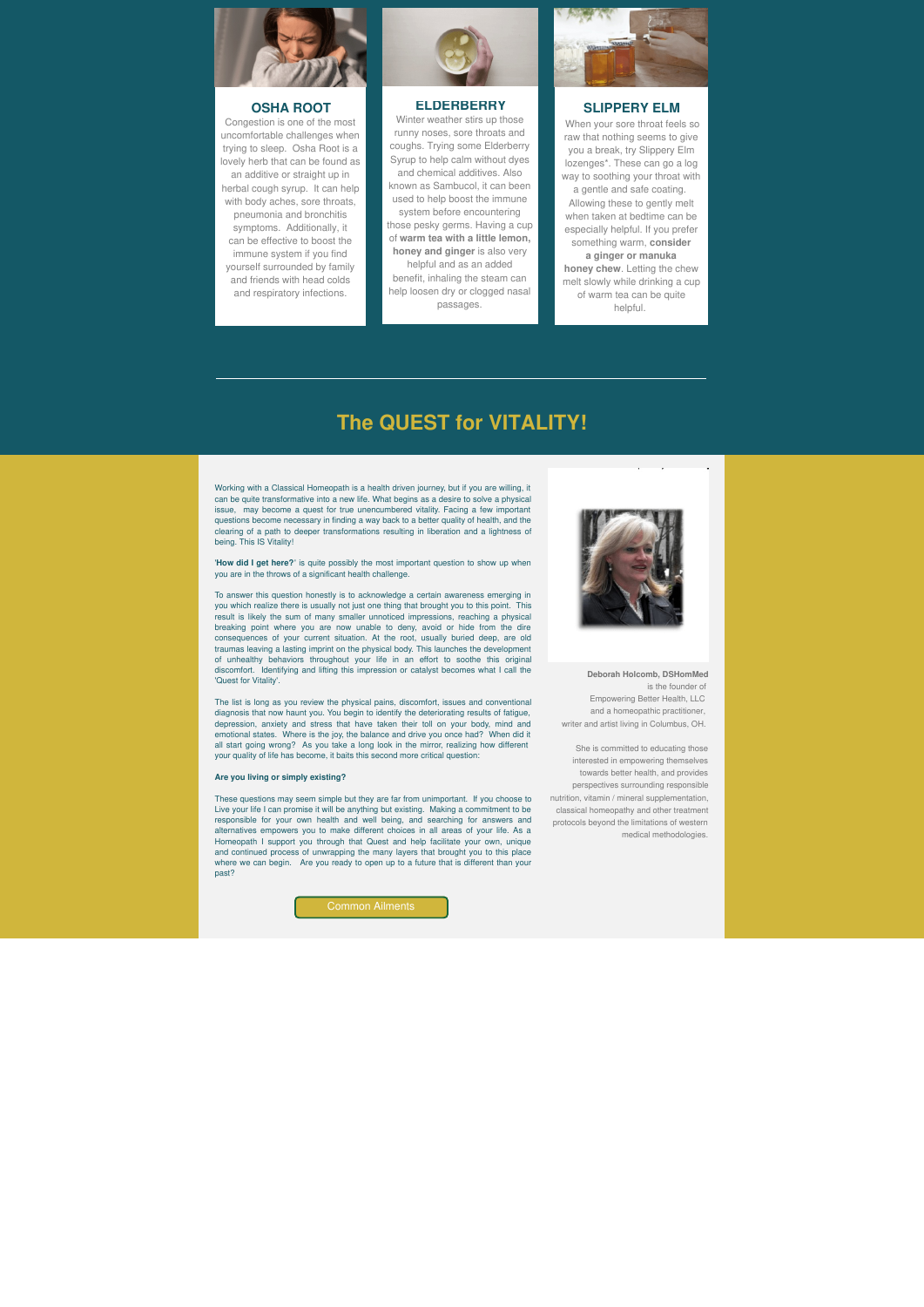## **Creating a Health Care Team!**

What does it mean to 'build a health care team'?

Well it is personal, unique and means finding modalities and practitioners that are the right fit for '**you**'. A strong team consists of individuals knowledgeable in their field of expertise who respect your thoughts, listen to your needs and who are willing to work with you to develop strategies of which '**you'** are comfortable. With these criteria in place you are empowered to make decisions and take steps for your own journey in healing.

### *Physician heal thy self'*

means to empower yourself with trusted resources required to bring forth wise counsel. Armed with a wide breadth of information then gives you the ability to navigate into action plans that are perfect for you. Your team can be a combination of conventional and alternative practitioners with a broad range of tools to support your specific needs. These individuals can also change over time, be replaced or refined as your needs change. Here we will highlight monthly, a variety of practitioners and their resources which you may find worth consideration as you build your team.

> She suggests taking time throughout the day to "Listen, observe, and distance yourself from the dramas that surround you". Walking in the grass, listening to your body, and paying special attention to what you are feeling. Observing too any unhealthy habits you may have and opening your thoughts for considering what small steps you might be willing to take in changing them.

## **CLEARING THE CHAOS** - *A Daily Practice*



**B.Sc founder of BalancEvolution** Consuelo is an international

**Consuelo Cassotti,** holistic practitioner, educator and author who works to positively impact families facing the world of autism.

> Her unique approach includes working directly with both the parents and children to facilitate a stronger structure within the family dynamic instead of just focusing on the limitations of the child. In fortifying the broader situational picture, a greater and more sustainable future becomes obtainable bringing with it a larger capacity for flexibility and success.

For all the joy the holidays promise, this year in particular we are faced with more than the usual hustle and bustle that coincides with altered schedules and added pressures. Consuelo suggests a tiny but mighty morning meditation to set the tone and align you for a better approach and start to your day.

She suggests that if you awake tired in the morning, it may be because you have been processing or working as you sleep. This is a good reason to take 10 minutes in the morning to clear yourself with a meditation using a mantra or music. Tibetan bowls can be played daily to help clear emotions and things you have unconsciously or empathically absorbed from others. As a holiday gift, Consuelo has provided these 3 short but fortifying Tibetan bowl MP3's created just for you. Each is focused on specific frequencies to assist with your morning meditations. She encourages downloading and rotating through them, choosing one each morning to clear a path for a brilliant day. She hopes you will enjoy them!

- 1. Remembering your soul and the divine connection to your Source energy https://drive.google.com/file/d/1Flo2t0hFEOzmN3nCsmDhCSRxua-72ibu/view? usp=sharing
- 2. Heart opening
	- https://drive.google.com/file/d/1RsOIeUSOccfjqBlCYtqKUzDPm4\_yat7M/view? usp=sharing
- 3. 417hz Fortifying positive energy and bringing 432hz Harmony into your energy field https://drive.google.com/file/d/1c0F3m7y7wcaFPAEOOdESP5bAE6mhSVc6/view? usp=sharing

If you would like to learn more about what Consuelo offers, please visit her web site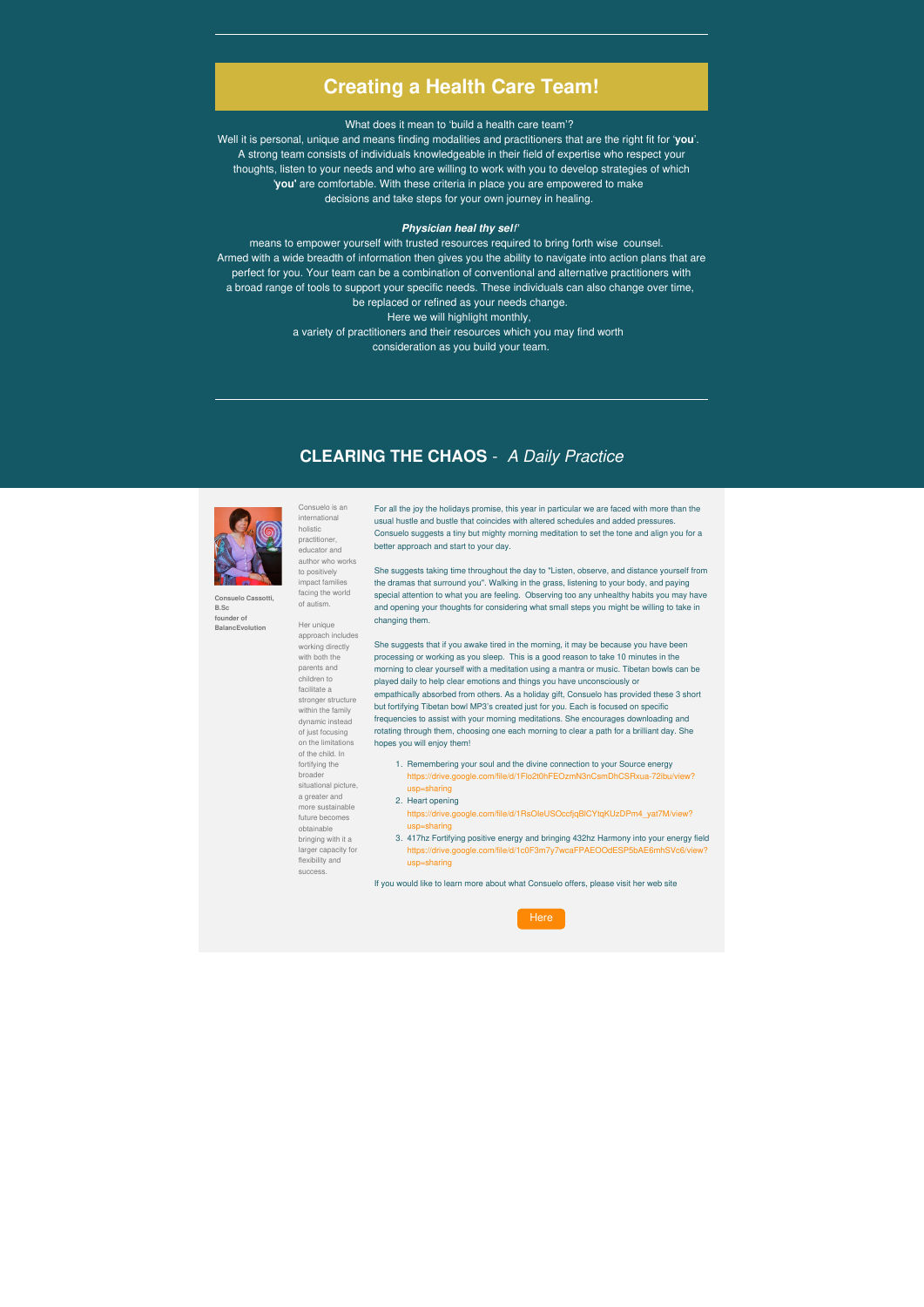

## **Scheduling with us is EASY!**

Simply click the **CONSULT** button to select a homeopathic session that is right for you.

We offer half hour **Wellness check up's** for current clients in need of quick assistance for acute conditions including head colds, coughs, sore throats, ear aches, stomach aches, dental procedures, surgeries or injuries.



- The Importance of Fevers
- What's Next with Vitality
- Winterizing you Exercise Routine
- The Wisdom of Qigong Ruth Myers
- NEW: Q&A



Empowering Better Health, LLC Policy & Fees \*NOTE: In making an appointment you are acknowledging our refund and cancellation policy. Per our cancellation policy, full payment or deposits are non-refundable but may be used towards a one time rescheduling when the rescheduled date is within 14 days of the original session date . The appointment must be rescheduled at the point of cancellation.

## **Future Issues**

### **Look What's Coming next....**

## HAVE Suggestions for future newsletters?

HELP US HELP YOU!

Send us your questions, ideas or suggestions and you just may find we use them for future issues. Chances are if you have questions about certain subjects so do others. We are here to help you in your search for better health.